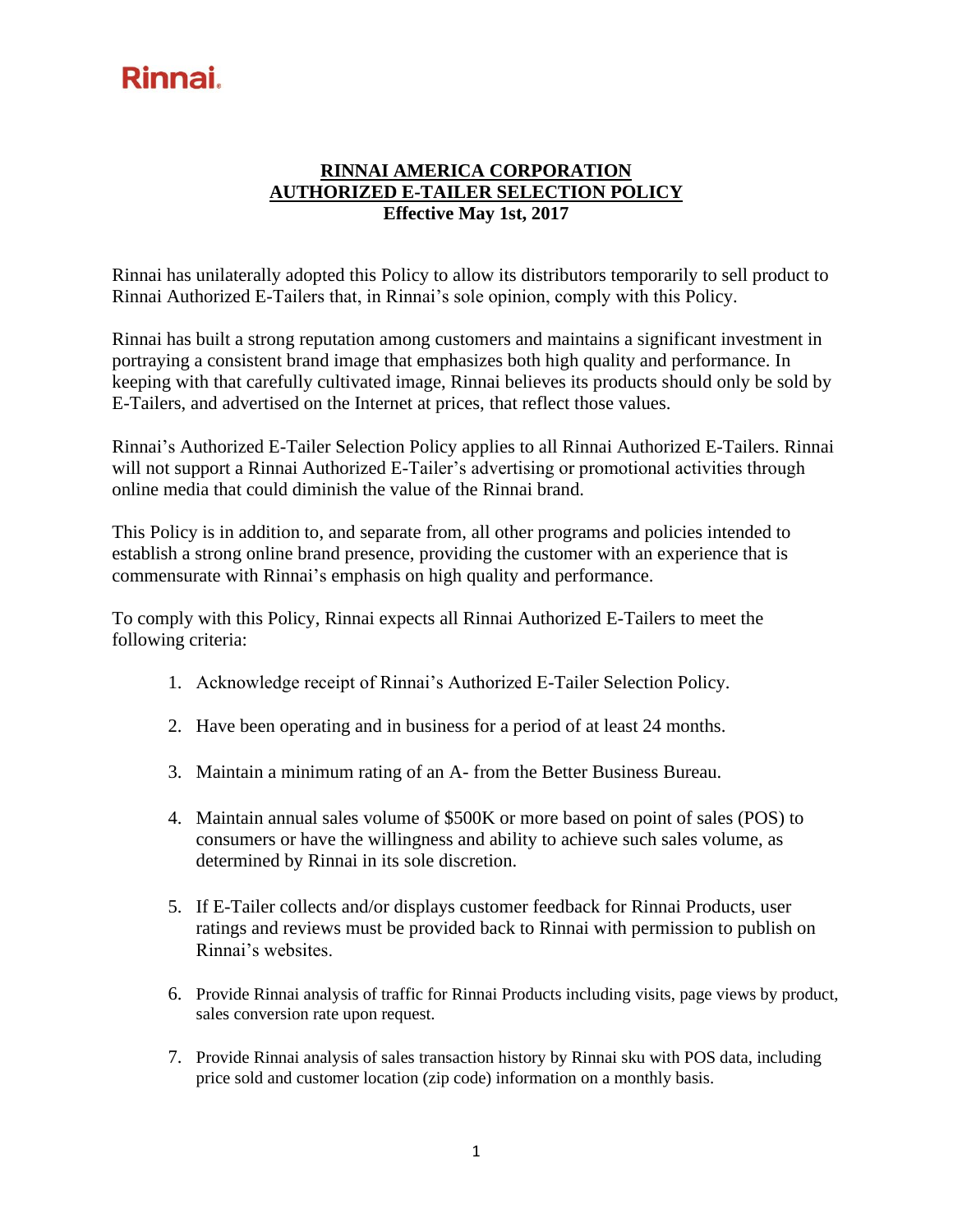- 8. Maintain a secure website, which includes, at a minimum, the SLL authentication throughout the shopping cart to protect transactional and customer data.
- 9. Comply with all applicable federal, state, and local laws and regulations, including without limitation, laws dealing with advertising and e-commerce.
- 10. Publish and maintain a publicly accessible privacy policy on the E-Tailer's website.
- 11. Provide warranty documentation on the E-Tailer's website or a link to documents on rinnai.us/rinnai.ca.
- 12. Display a broad representation of Rinnai Products, meaning no less than 50% of Rinnai tankless water heaters, boilers, direct vent furnaces, vent-free fan convectors, venting, and accessories. However, if the E-Tailer's website is a specialty site or focuses on specific categories, the E-Tailer must display 50% of Rinnai Products in that category.
- 13. Feature Rinnai as a primary tankless water heater brand.
- 14. Present pictures, model numbers, and product descriptions only as provided by Rinnai's marketing department, or as otherwise approved in advance by Rinnai.
- 15. Pack and ship Rinnai Products to customers packed so as to reasonably ensure that the product will arrive in A-1 condition. This may require "overpacking" or other measures.
- 16. Provide customers with access to a Rinnai-trained installer either via a link to the Rinnai Dealer Locator, a designated toll-free number provided by Rinnai, or by leveraging E-Tailer's existing arrangement network, provided that the requirements for qualified installers under E-Tailer's managed network are no less comprehensive than those required for Rinnai installations.
- 17. Provide toll-free customer sales and service assistance.
- 18. Provide a website that displays and explains the return policy for damaged goods which must be accessible before the transaction is finalized.
- 19. Provide e-mail order and shipping confirmation to the customer.
- 20. Provide online order tracking.
- 21. Provide regular and timely backorder communications to customers.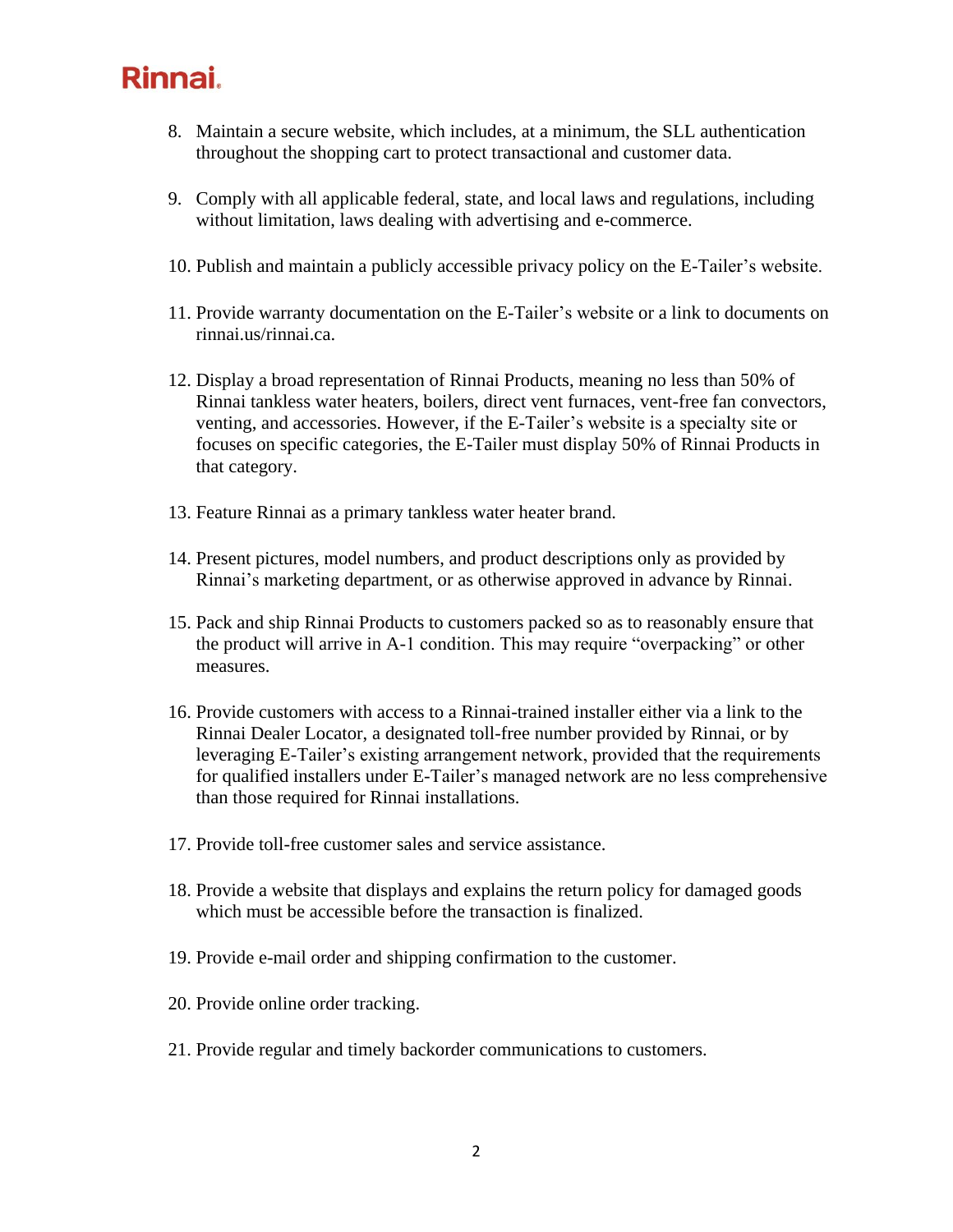- 22. Provide customers with online product availability and delivery lead-time information.
- 23. Disclose shipping charges to customers before a sale is finalized.
- 24. Not sell "seconds" or refurbished Rinnai products.
- 25. Not sell used Rinnai products because Rinnai provides no warranty in connection with such sales. For purposes of this Policy, "used products" includes, but may not be limited to, product obtained by the E-Tailer through customer return, customer trade-in, demo units, or other means.
- 26. Not disparage Rinnai or its products, and not misuse Rinnai trademarks by failing to show the <sup>™</sup> symbol when identifying products or by mislabeling other manufacturers' products with trademarks.
- 27. Not engage in any illegal, deceptive, improper, or unethical sales or business practices.
- 28. Not engage, sell, or market Rinnai products in any way that disparages or injures Rinnai or its products or the products or services of any other company.
- 29. Not engage in misleading advertising.
- 30. Not use the Internet (including, but not limited to, business-to-consumer and other web sites, auction sites, electronic bulletin boards, browsers, portals, and on-line services and service providers) to advertise Rinnai products to the general public at a price that is less than Rinnai's Internet Minimum Advertised Pricing (IMAP) Policy, which can be found at Rinnai's website: [http://partners.rinnai.us/etailer,](http://partners.rinnai.us/etailer) regardless of whether such advertising is done through any "dollar off," "percentage off," "rebate," or similar sales language. If a discount or giveaway is advertised via the Internet to the general public in conjunction with Rinnai products, the discount or giveaway value of the other product will be considered as a discount of the Rinnai product for the purposes of this Policy. Rinnai may change the list price for Rinnai-branded products in its sole discretion from time to time upon notice to E-Tailers.
	- a. Rinnai Authorized E-Tailers may advertise Rinnai products at or above the current Rinnai IMAP price.
	- b. Promotional gift cards, instant rebates and other promotional activities that serve to effectively lower the advertised price below the list price are not permitted when shown on the same page as Rinnai products. The following actions by a Rinnai Authorized E-tailer will not decrease the effective advertised price of a product covered by this Policy: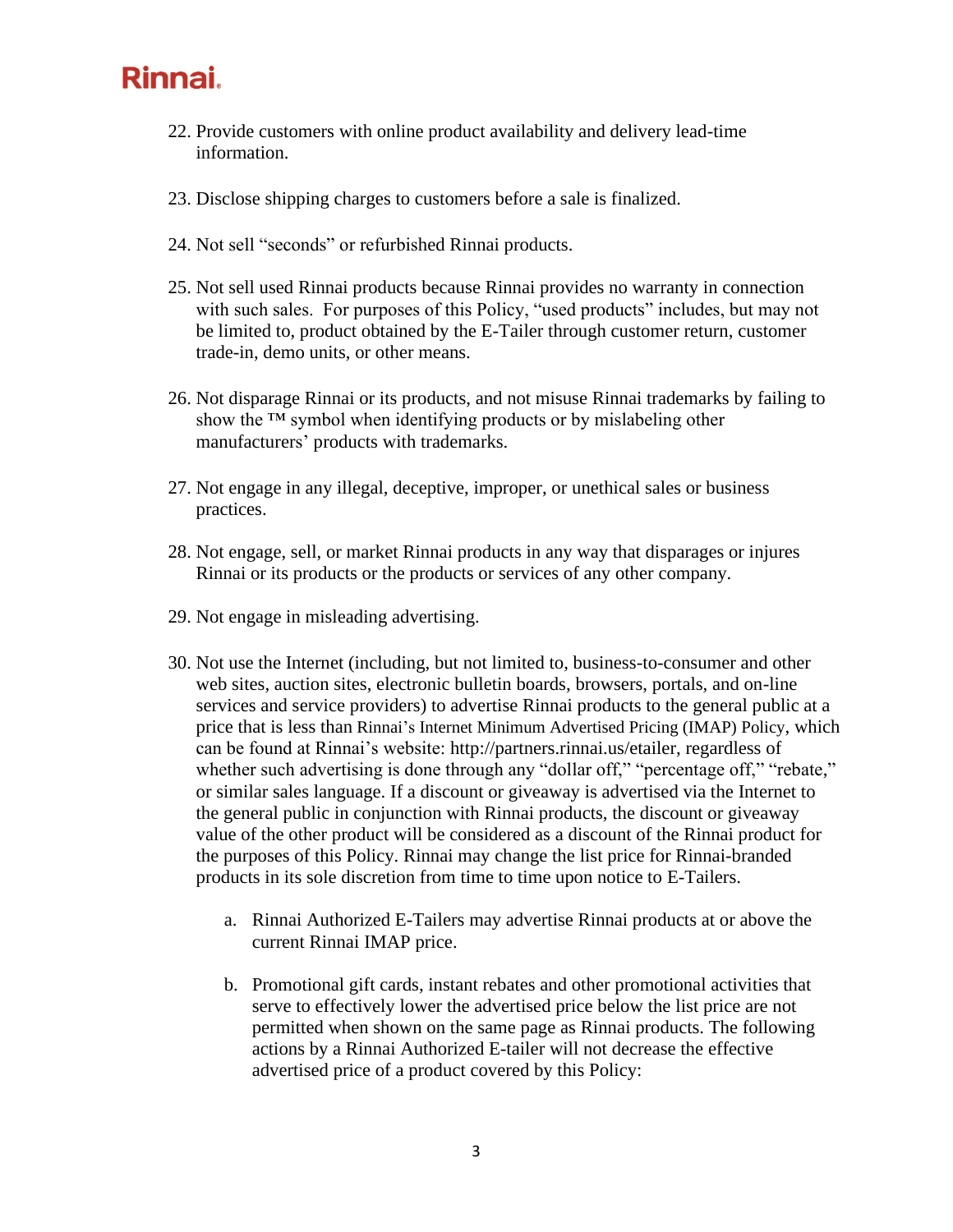- i. Payment of applicable sales taxes;
- ii. Offering free shipping; and
- iii. Providing free financing.
- c. With respect to auction sites, offers made to "buy it now" or comparable offers advertising instant purchase at a price below the Rinnai list price constitute violations of the Policy. Auction sites advertising sale of Rinnai products to the highest bidder are acceptable under the Policy.

## **FREEDOM TO RESELL AT ANY PRICE:**

**THE ADVERTISING PROVISIONS PROVIDED IN THIS POLICY ADDRESS ONLY ISSUES SURROUNDING THE ADVERTISEMENT OF PRICES. ALTHOUGH RINNAI SUGGESTS RETAIL PRICES, THIS POLICY DOES NOT CONCERN ACTUAL SELLING PRICES.** Rinnai Authorized E-Tailers remain free to sell products subject to this Policy at any prices they choose. This Policy does not apply to print or in-store point of sale advertising. Actual prices charged customers may be provided by telephone, e-mail response, and product purchase confirmation webpages or communications. However, at no time during the existence of this Policy may a Rinnai Authorized E-Tailer make any statements or other indications on its website or on the Internet in connection with any product(s) that indicates or implies that a lower price may be found at the online checkout stage, including without limitation, the following:

> Click here for lower price See price in cart Log-in for price Add to cart for lower price Check cart for lower price Mouse over for price Email for a better price Call for lower price or call for price

### **ENFORCEMENT:**

Rinnai, in its sole discretion, plans to enforce this Policy as follows:

#### **First Violation**

Rinnai Authorized E-Tailer shall receive notification by letter of the violation and explaining the consequences of continued violations.

#### **Second Violation**

Rinnai will remove the E-Tailer from Rinnai's list of Authorized E-Tailers for a period of at least thirty (30) days to be determined at the sole discretion of Rinnai.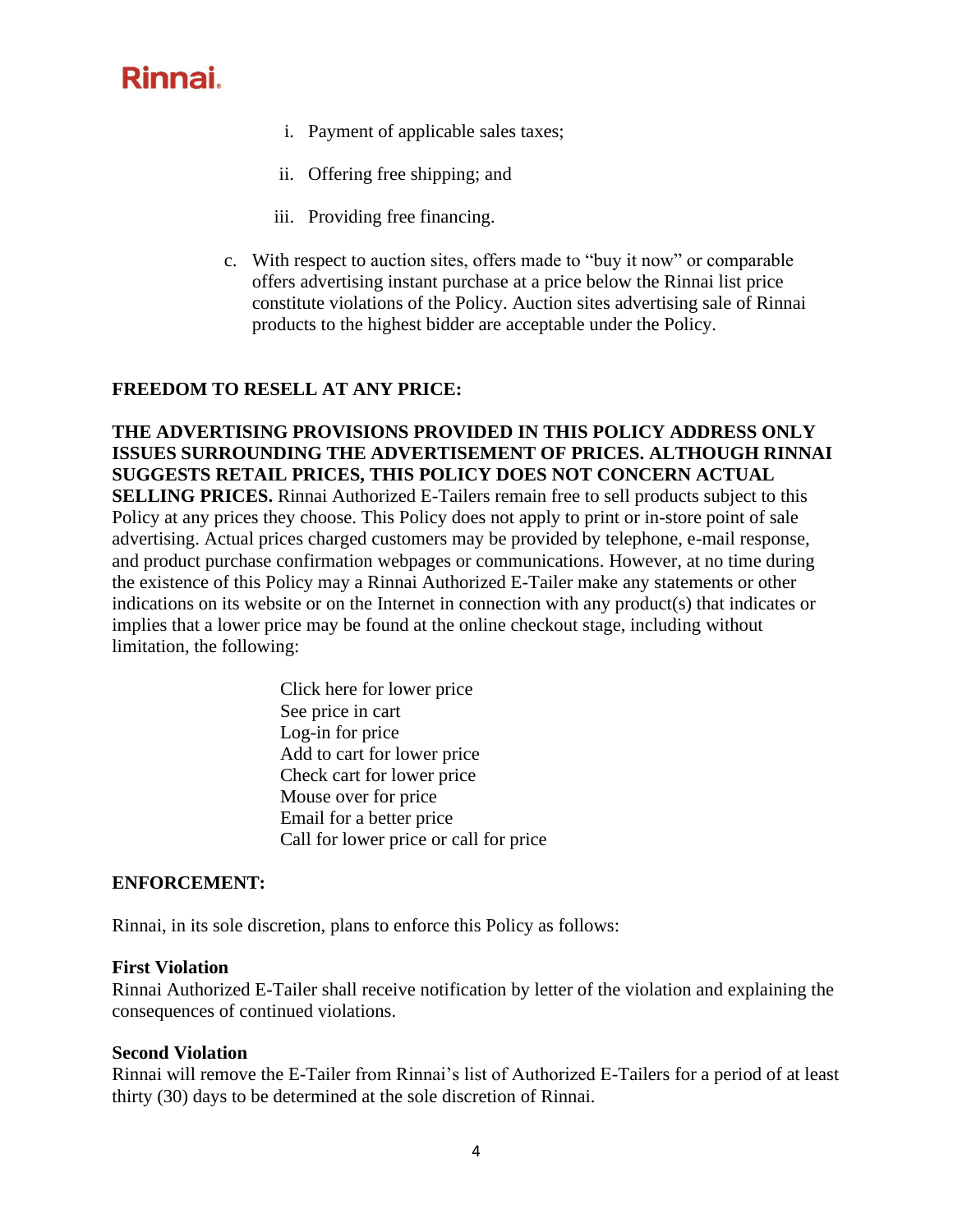#### **Third Violation**

Rinnai will permanently remove the E-Tailer from Rinnai's list of Authorized E-Tailers until further notice.

## **UNILATERAL POLICY:**

As explained, each Rinnai Authorized E-Tailer remains free to determine for itself the resale prices at which it will sell Rinnai products, and each Rinnai Authorized E-Tailer is free to decide independently whether or not to follow this Policy. Rinnai does not ask for, nor will it accept, any assurance of compliance or agreement from a Rinnai Authorized E-Tailer regarding the terms of this Policy including, without limitation, the prices at which it resells its products. Rinnai also will not discuss any terms or conditions of this Policy.

This Policy is not an agreement with any E-Tailer, and no legal rights accrue to any E-Tailer under this Policy. This Policy is intended to be merely a statement identifying the types of characteristics and conduct that Rinnai expects of resellers of Rinnai products.

Honest mistakes or inadvertent errors may be considered a violation of this Policy. The actual circumstances, as determined solely by Rinnai, will dictate the manner in which Rinnai addresses a situation where a reseller is claiming honest mistake. Rinnai will make any and all decisions related to the imposition or nature of any sanction or penalty unilaterally.

Rinnai will determine whether products are being advertised in violation of this Policy and will attempt to implement this Policy uniformly and consistently with applicable laws. All decisions by Rinnai to take action for a violation of this Policy are final. There will be no negotiation. This Policy does not apply to discontinued merchandise or closeouts as clearly identified by Rinnai.

Rinnai does not and will not discuss the business dealings of any E-Tailer with any other E-Tailer. Rinnai does not seek and will not accept any complaints or comments about operations, business conduct, advertising, or pricing practices of any other E-Tailer.

### **SCOPE OF POLICY:**

This Policy is applicable to all Rinnai Authorized E-Tailers with respect to advertising of Rinnai products over the Internet.

A complete list of applicable products can be found on Rinnai's website at: [http://partners.rinnai.us/etailer.](http://partners.rinnai.us/etailer)

Product may be added or removed from this Policy at Rinnai's sole discretion. Rinnai Authorized E-Tailers and distributors shall be provided at least fifteen (15) days' advance notice before a product item is added or dropped from the Policy. Product identified by Rinnai as "discontinued" shall not be subject to this Policy.